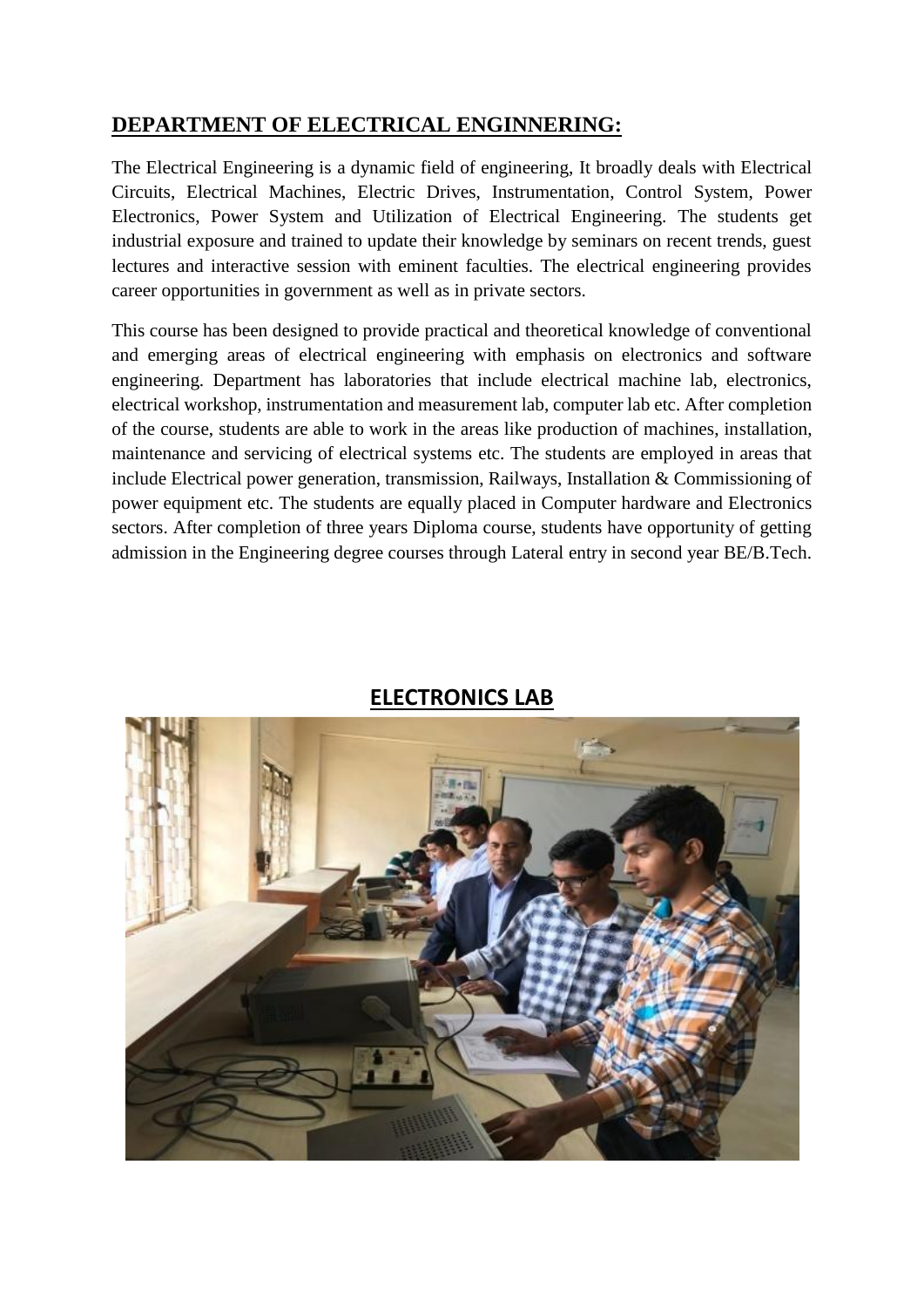

# **ELECTRICAL MACHINES LAB**

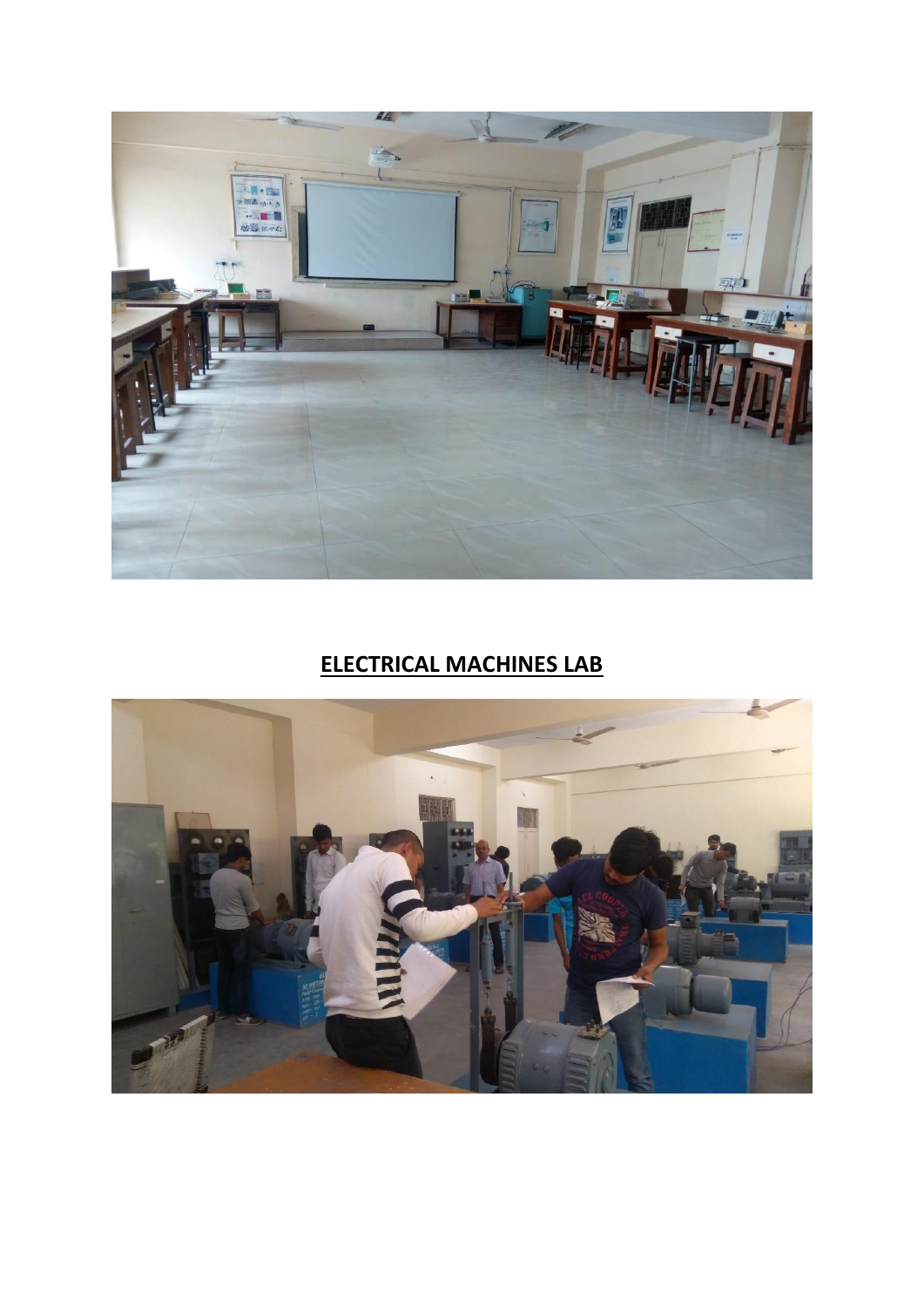## **SEMINAR HALL**



# **NCES LAB**